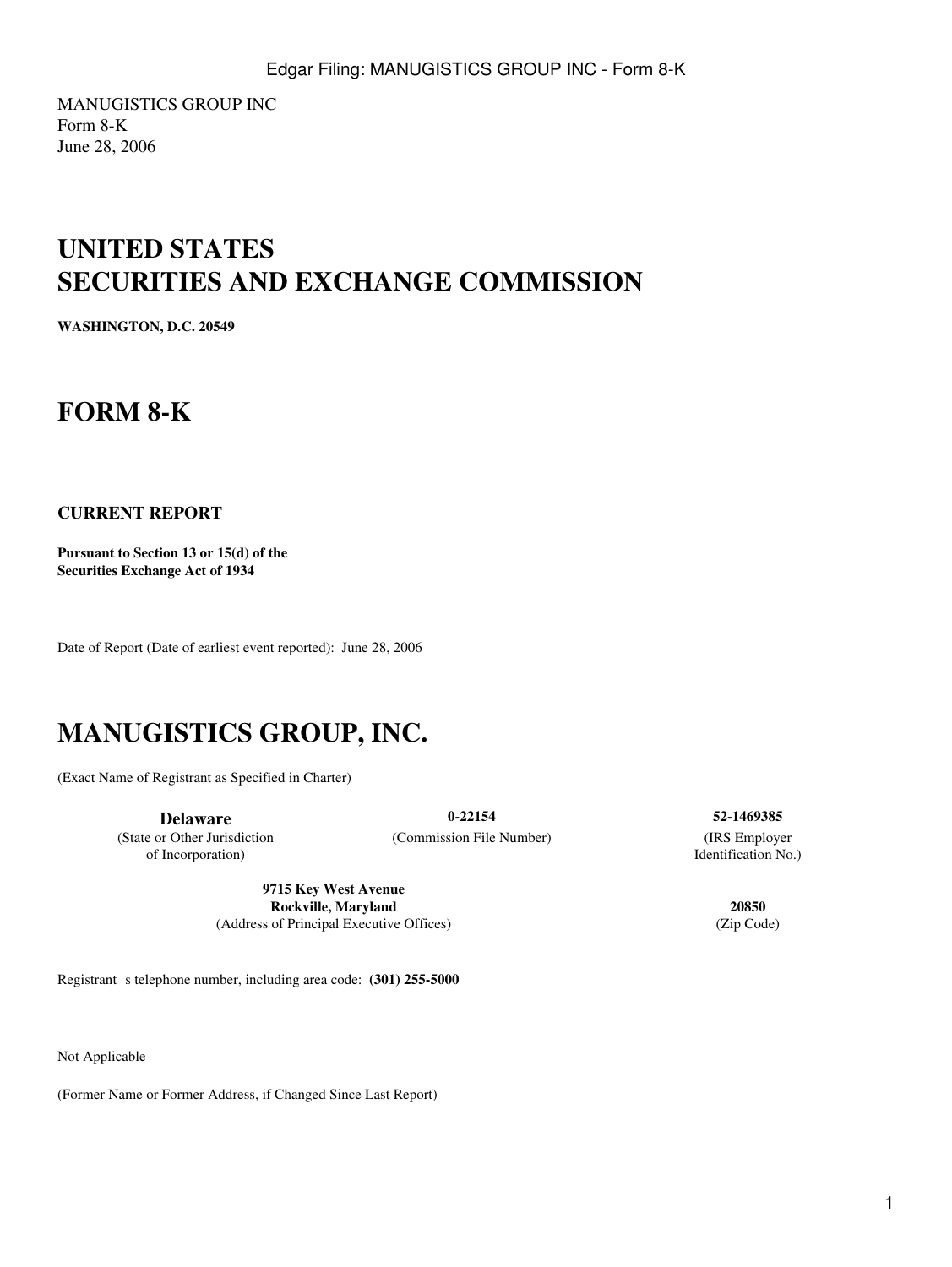### Edgar Filing: MANUGISTICS GROUP INC - Form 8-K

Check the appropriate box below if the Form 8-K filing is intended to simultaneously satisfy the filing obligation of the registrant under any of the following provisions (*see* General Instruction A.2. below):

- o Written communications pursuant to Rule 425 under the Securities Act (17 CFR 230.425)
- o Soliciting material pursuant to Rule 14a-12 under the Exchange Act (17 CFR 240.14a-12)
- o Pre-commencement communications pursuant to Rule 14d-2(b) under the Exchange Act (17 CFR 240.14d-2(b))
- o Pre-commencement communications pursuant to Rule 13e-4(c) under the Exchange Act (17 CFR 240.13e-4(c))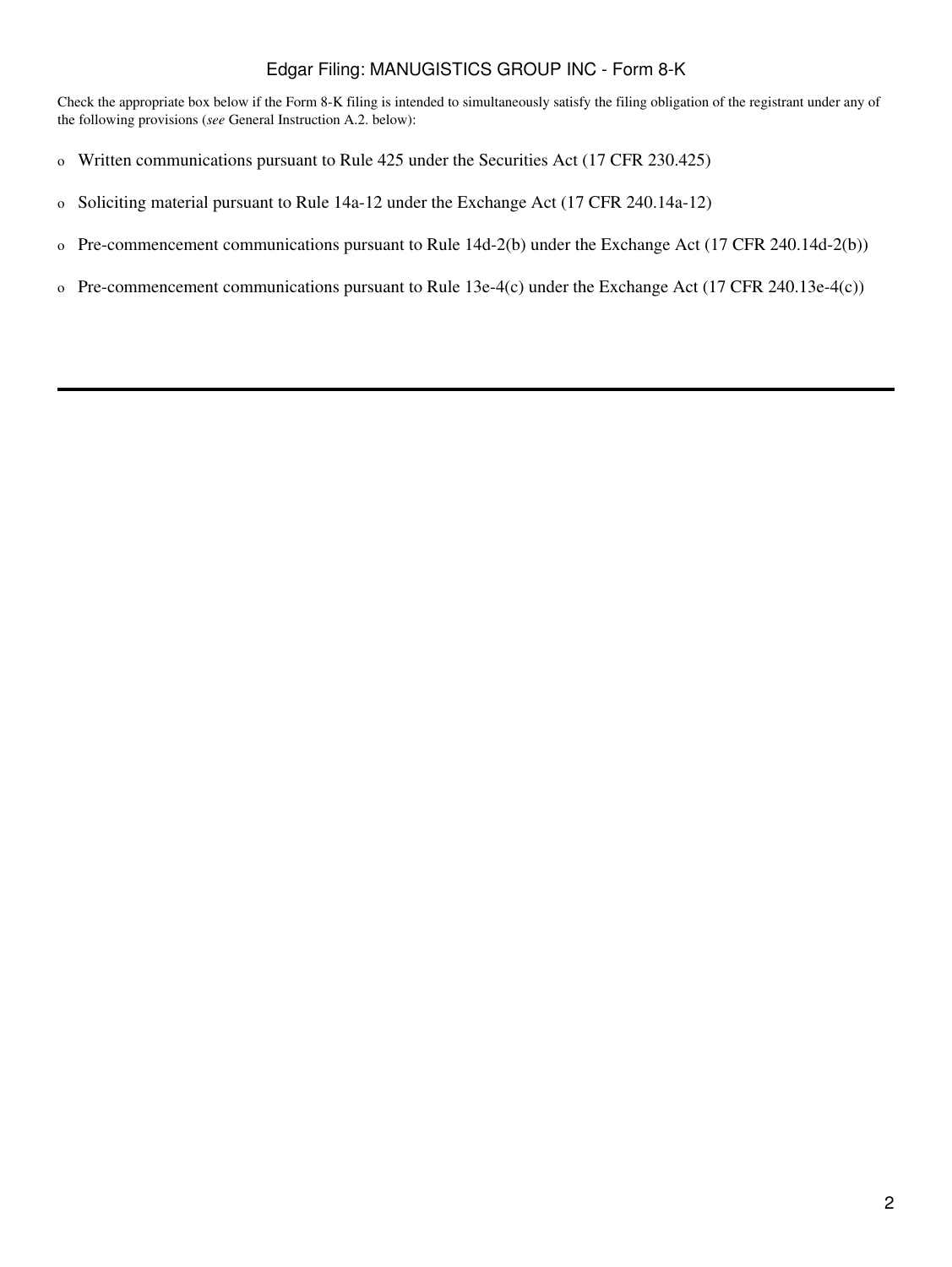#### **Item 8.01. Other Events.**

Manugistics Group, Inc., a Delaware corporation (the Company), announced that the Company s stockholders approved the acquisition of the Company by JDA Software Group, Inc. today at a Special Meeting of Stockholders. The full text of the press release issued in connection with the announcement is furnished as Exhibit 99.1 to this Current Report on Form 8-K.

#### **Item 9.01. Financial Statements and Exhibits.**

(d) Exhibits

The following exhibit shall be deemed to be furnished and not filed:

99.1. Press Release dated June 28, 2006.